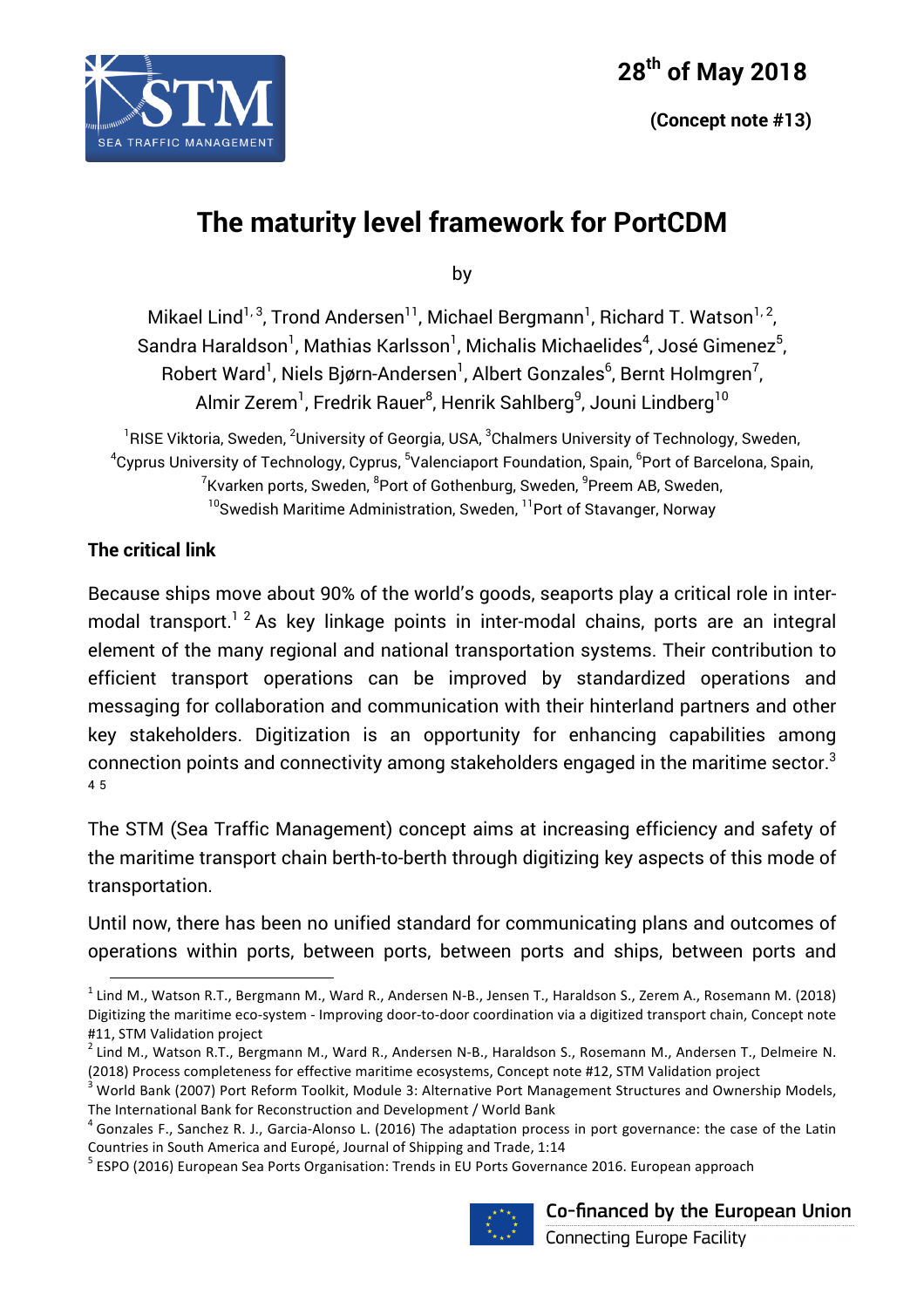

shipping companies, and between ports and hinterland operators.<sup>6</sup> In this concept note, we describe a framework for classifying maturity in port collaboration in the maritime sector. The work is based on findings derived from the introduction and application of Port Collaborative Decision Making (PortCDM) in the 13 ports participating in the STM Validation project, in particular Barcelona, Gothenburg, Limassol, Sagunto, Stavanger, Kvarken ports (Umeå and Vaasa), and Valencia.

A port call has three processes; the arrival (taking both pre-arrival and arrival into account), the port visit itself (where all the required services are provided to the visiting ship whether anchored or at a berth), and the departure (taking both departure and postdeparture into account). A successful implementation of PortCDM supports these three processes by predicting and tracking the times and locations of all significant port visit event activities.

With the implementation of this concept  $-$  in essence by connecting ships and ports at an early stage – collaborating stakeholders can increase their operational efficiency. This means that ships can optimize their voyage plans and reduce idle time. Moreover, port actors can better plan their activities by knowing with high reliability and precision the timing of an activity. All these productivity gains create added value for each of the involved actors and the maritime transport chain in general. The desires are to get port operations more integrated into the logistic transport chain in which maritime transports constitute one link. Ports are intermediaries connecting different means of transports by enabling inter-modal shifts

#### **Port calls at PortCDM Ports**

<u> 1989 - Johann Stein, fransk politik (d. 1989)</u>

The ports mentioned previously have matured their PortCDM capabilities as they have learned from each other. PortCDM was introduced to Gothenburg and Valencia during the spring of 2014 within MONALISA 2.0 and additional ports began participating during the spring of 2016 within the STM Validation project. All ports benefitted from a series of Living Lab workshops to enhance cooperative trust among the port call actors to create the foundation for digital collaboration.

There are several stages involved in the development of a successful PortCDM environment

 $6$  Lind M., Bergmann M., Watson R.T., Haraldson S., Park J., Gimenez J., Andersen T., Voorspuij J. (2018) Towards unified port communications – from a project format to a global standard, concept note #9, STM Validation project

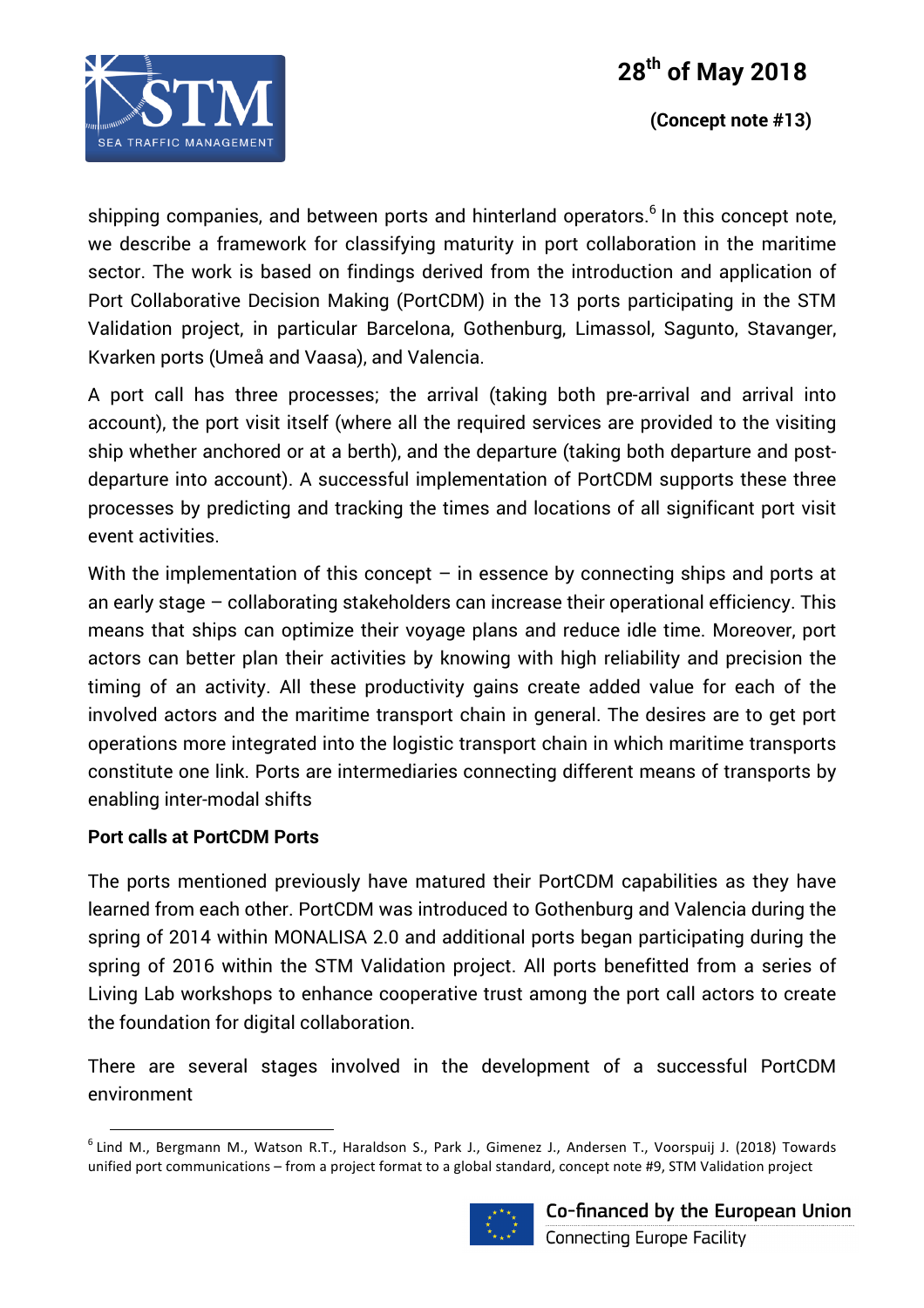

# **28th of May 2018**

 **(Concept note #13)**

#### Stage 1: Setting the foundations

<u> 1989 - Johann Stein, fransk politik (d. 1989)</u>

The basic foundation that enables enhanced coordinative capabilities and enhanced common situational awareness is the use of a unified messaging format (the Port Call Message Format according to s-211) and a data-sharing platform used to distribute port call messages in real-time. Such a platform, implemented as a demonstrator for the validation of PortCDM as an enabler of STM within the STM Validation project, was introduced at Barcelona, Gothenburg, Limassol, Stavanger, Valencia, Segunto, and Kvarken ports (Umeå and Vaasa). This platform had capabilities for receiving and sharing port call messages in real time among connected stakeholders. For the purpose of validation of PortCDM, two front-end tools were included with this platform to provide common shared situational awareness, one for stationary and one for mobile use. The front-end tools also enabled manual data to be input as a complement to automatic connectivity.

## Stage 2: Enhanced coordination through data sharing in bringing a ship to and from the berth

One of the main concerns of the port call process is berthing a ship (alongside or at anchor, as required<sup>7</sup>) at the expected time to enable the purpose of the call. This is also the end-state of the arrival process. The completion of the operations performed at the berth (the stationary services, resulting in a "ready-to-sail" state) is the springboard for the departure process. Two essential coordination points in the arrival process are the arrival time of the ship to the port area or pilot pickup point, and the ship arriving at its anchorage or securing at its berth. Supporting the arriving vessel requires provision of services from multiple actors. A predictable departure from a berth or anchorage area provides a basis for the port's planning of when to receive and serve the next ship.

To achieve enhanced coordination in the arrival and departure processes, the different events and actors must be identified. In the participating ports, Living Lab workshops were conducted. These workshops gathered information on shared data, how and when they were shared among the actors in the arrival and departure process and placed on a timeline. With these data, the events different actors needed to coordinate their activities could be precisely specified. These events were presented as coordination points on a

 $<sup>7</sup>$  Either if congestion cannot be avoided or that the service provision will be conducted to ships at anchor</sup>

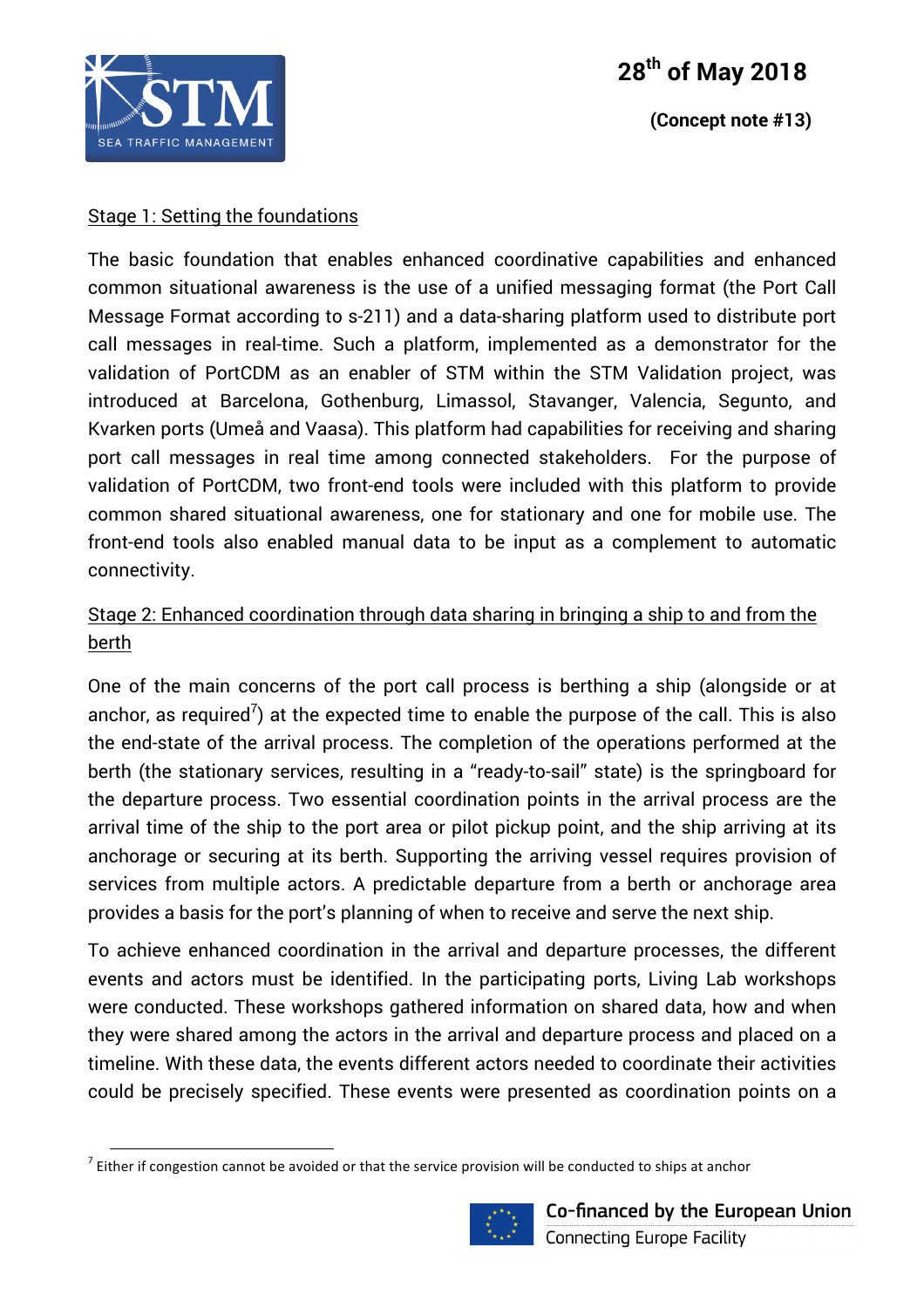



 **(Concept note #13)**

"metro map"<sup>8</sup> (see Figure 1). Living Labs revealed the core actors, which data they needed to enhance their ability to better coordinate the arrival process, to increase predictability, and to avoid unnecessary waiting times.



The workshops identified the needs of the involved actors for real-time data sharing. To ensure all the involved actors had the same conception of different time stamps, and a common view on events, states and capabilities, data needed to be shared in a common format. The continuous and automatic distribution of

port call messages among the various actors became a critical requirement in fulfilling these needs. Actors identified for coordinating and/or bringing the ship to/from berth/anchoring locations were Shipping Agents, Port Authority (Port Control), Pilots, Tug Operators, Mooring crew, and Terminals.

#### Stage 3: Enhanced coordination through data sharing to realize a port visit

In order to reach a higher level of predictability in the timing and the deployment of services required during a port visit and the departure process the data needed to be shared among the involved actors had to be determined.

Events for services, which might be provided either at anchorage or alongside, were identified during Living Labs workshops. Also identified were those various actors that were operating with different understandings of supposedly identical time stamps, i.e. to identify those actors that were using the same time stamps (independent of its origin) for their coordination of their actions. After introducing PortCDM at the ports, the understanding between the actors providing stationary services became much more aligned. The data for better coordination was more visible (see 'metro map' in Figure 1). It

<u> 1989 - Johann Stein, fransk politik (d. 1989)</u>

![](_page_3_Picture_11.jpeg)

 $8$  Lind M., Haraldson S., Karlsson M., Watson R.T. (2016) Overcoming the inability to predict - a PortCDM future, 10th IHMA Congress - Global Port & Marine Operations, 30th May - 2nd May 2016, Vancouver, Canada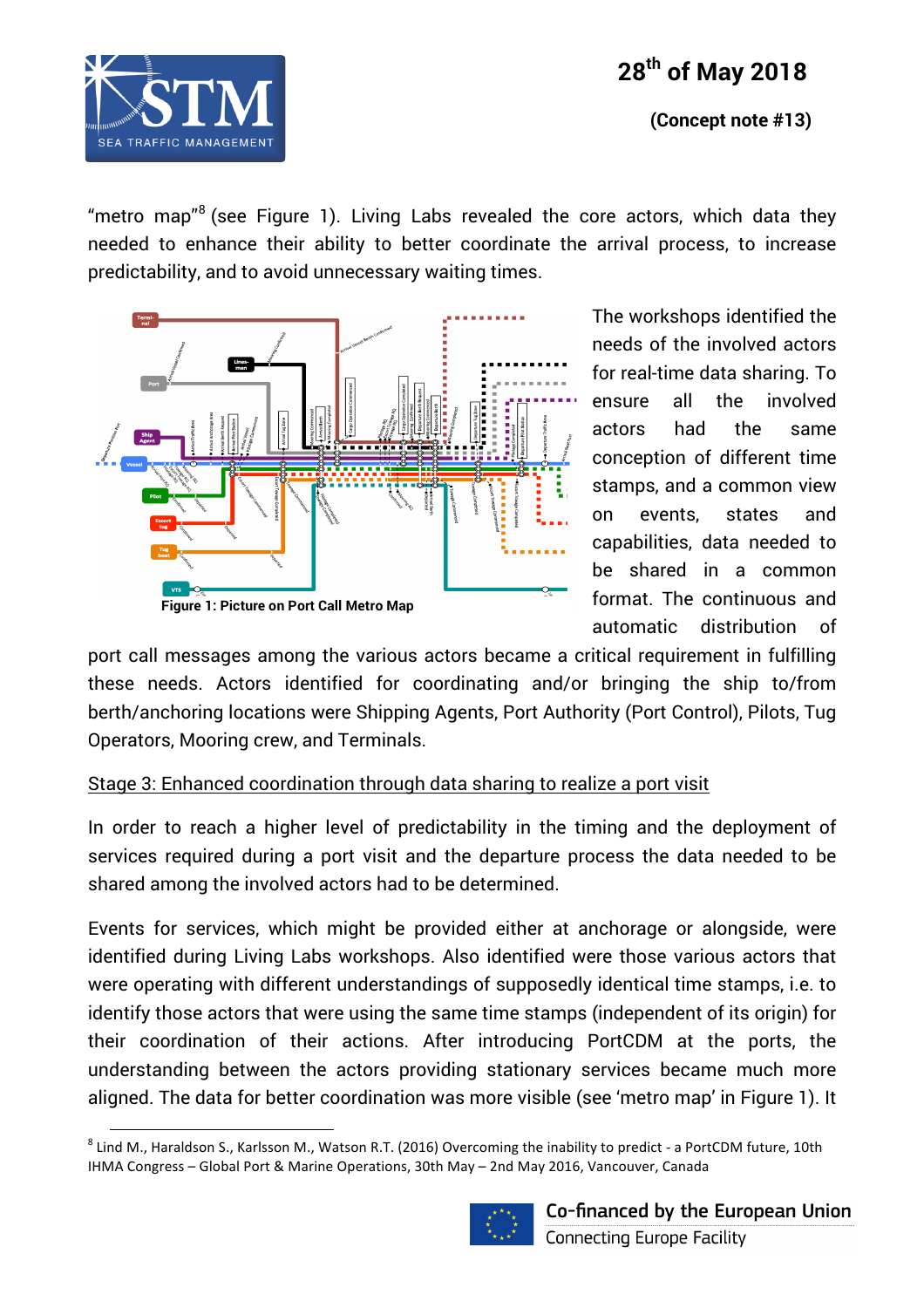![](_page_4_Picture_1.jpeg)

also became clear that improved data sharing could advance situational awareness and coordination. The following key events and operations associated with a port visit were identified: mooring, unmooring, bunkering, cargo, forklift, gangway, garbage, lube oil, post cargo survey, pre- cargo survey, provision, ready to sail, security, slop, sludge, tours, and water.

### Stage 4: Connecting outside actors for enhanced situational awareness

PortCDM builds upon both internal and external collaboration. As PortCDM is an enabler of STM, collaboration with ships, other ports, and with hinterland operators is brought into focus.

Previously in this note, we have pointed out that there are multiple actors involved that can have an impact on a vessel's timely arrival and departure. Connecting those actors enhances situational awareness for the core actors in a port call, gives those newly connected actors a better planning horizon, and the possibility of better informing the remaining actors on when they might provide their services.

Sharing real-time data about a delay or the early completion of an event allows all the actors to re-schedule their operations and make any necessary adjustments, not only for that specific port call, but also for other port calls that might be affected as a result of those changes, and as such, improving the efficiency of their activities.

To fully validate the goals of PortCDM, it was necessary to establish collaboration with third-party actors (for example, tour companies), and other key actors interacting with the port and ship domains. During the Living Labs workshops, it became clearer that information from a range of actors is important for coordinating port calls and achieving just-in time operations. What is more, information about different actors' intentions and locations was often lacking, which results in delays.

When you have actors sharing data digitally in real-time using a standard, such as PCMF, you can start sharing important data about a ship with the next port of call to give its actors a better basis for planning and resource efficiency. The importance of port-2-port communication, especially under short sea shipping constraints has been highlighted in concept note 5 "*Port-2-Port Communication Enabling Short Sea Shipping: Cyprus and the* 

![](_page_4_Picture_10.jpeg)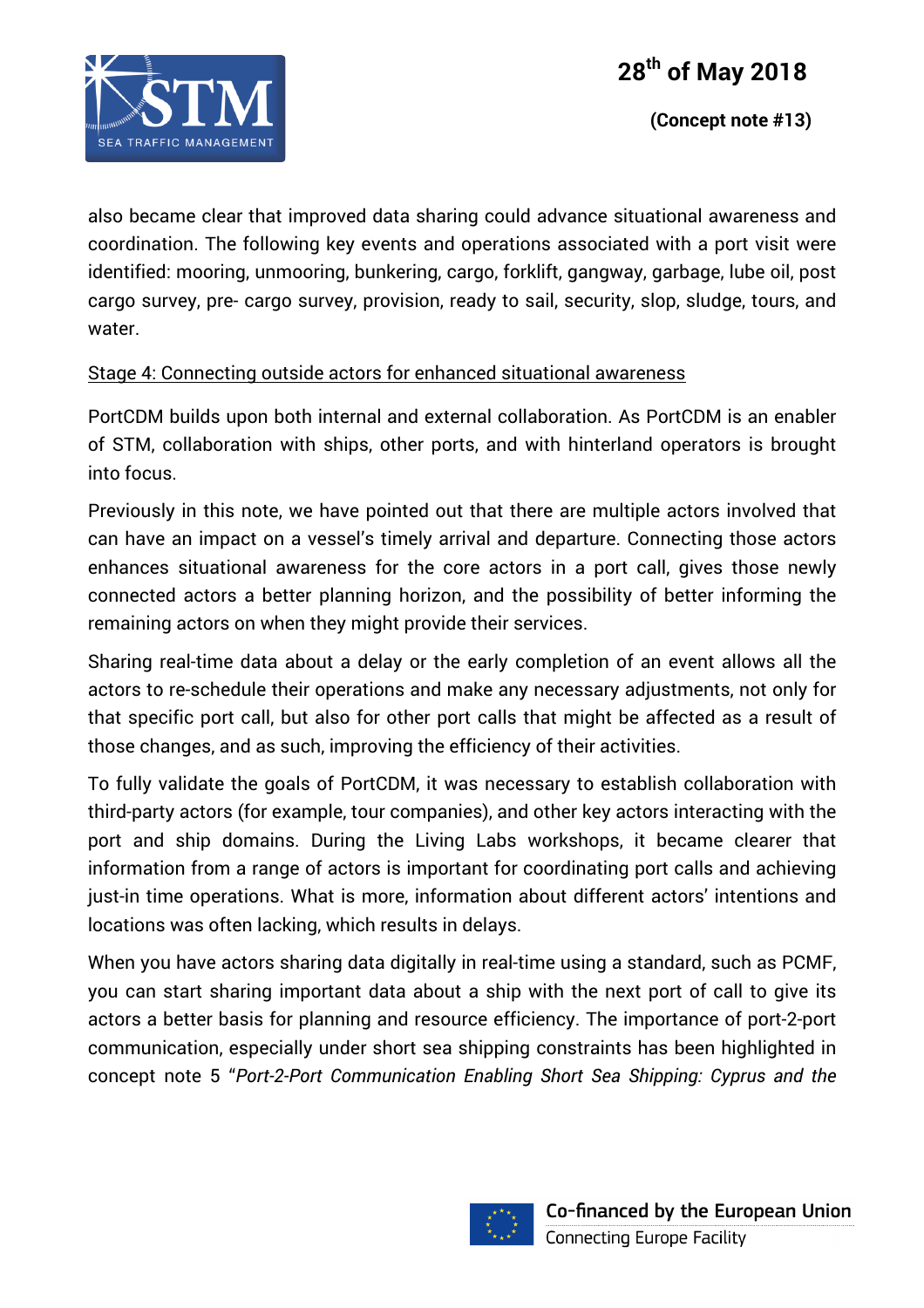![](_page_5_Picture_1.jpeg)

*Eastern Mediterranean*". <sup>9</sup> Empowered by the STM concept, routes channelled through the route exchange format (RTZ) were used for sharing Targeted Time of Arrival (TTA) from the ship to the port and Recommended Time of Arrival from the port to the ship. In this way, direct connectivity to the STM ships were established, through extracting the arrival time (as PCMF) from the route and presenting the recommended time of arrival associated to the route and a complementary source of arrival time for the port actor's planning of their operations in the port call was established.

#### Stage 5: Collaborative decision making during iterative re-planning

During all stages of a port call, capturing the whole turnaround process (from arrival in the port area, undertaking the port visit, and the departure), collaborative planning and any consequent re-planning by the various actors involved is vital to address such things as when a ship informs about a delay, or when a berth will not be ready in time due to a delay of operations in another ship's port call. However, such a collaborative decisionmaking process is dependent upon sharing real-time data to create a common situational awareness.

The cost of continuous re-planning is reduced by sharing relevant data, both in terms of sharing intentions as well as notifying the progress and outcomes of activities as they occur. These events can be captured in a system of records maintained by PortCDM reflecting the progress in the production systems of a port visit.<sup>10</sup> These data should be visible to all the port call actors. Each port's specific requirement should be acknowledged and brought into consideration in the setup of what data to share in a particular port.

The port call message format<sup>11</sup> has been created to enable the standardised distribution of data associated with different types of events.

Stage 6: Continuous improvement established

<u> 1989 - Johann Stein, fransk politik (d. 1989)</u>

unified port communications – from a project format to a global standard, concept note #9, STM Validation project

![](_page_5_Picture_12.jpeg)

 $9$  Lind M., Bergmann M., Haraldson S., Watson R.T., Michaelides M., Herodotou H., Voskarides S. (2018) Port-2-Port Communication Enabling Short Sea Shipping: Cyprus and the Eastern Mediterranean, concept note #5, STM Validation project

 $^{10}$  Lind M., Bergmann M., Haraldson S., Watson R.T., Park J., Gimenez J., Andersen T. (2018) The skilled collaborators the winners in a digitized maritime sector, concept note #2, STM Validation project<br><sup>11</sup> Lind M., Bergmann M., Watson R.T., Haraldson S., Park J., Gimenez J., Andersen T., Voorspuij J. (2018) Towards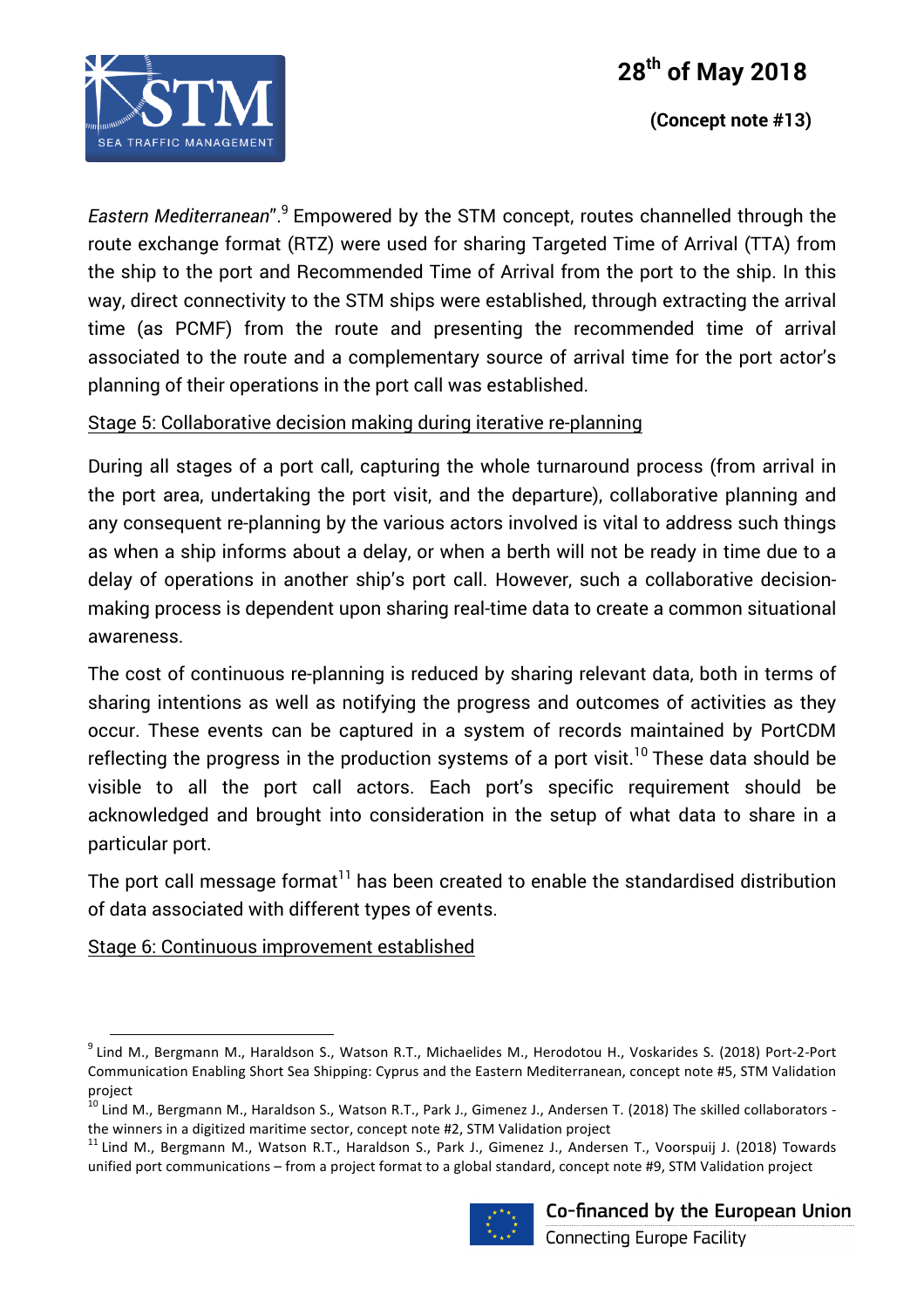![](_page_6_Picture_1.jpeg)

 **(Concept note #13)**

The data captured for coordinating port call operations reflecting both the intentions and the actual outcomes of commencing and completing operations can be used to detect points of insufficient coordination. PortCDM has six key performance indicators (KPI's) duration time, waiting time / anchoring time, predictability, punctuality, berth productivity, and capacity utilization). <sup>12</sup> These are metrics intended to facilitate better coordination. Experience shows that data points shared among the actors prior to and during a port call can be used for such improvement using the mentioned KPI's for measuring port call performance.

Data analysis, using big data methods such as machine learning, can detect areas of improvement for future port calls (e.g., bottlenecks, too short a planning horizon to be able to reduce disruptions, and the mix of locked resources and those reserved for agility).

### **Purpose of a of a maturity level framework**

### Harmonization of Operations

<u> 1989 - Johann Stein, fransk politik (d. 1989)</u>

To achieve enhanced interoperability within ports and with external actors, two levels of harmonization are proposed; the local level, emphasizing necessary alignments between port call actors within a specific port; and the global level, emphasizing necessary alignment between ports and their external stakeholders in the global maritime transport chain. The objective is not to force universal operating procedures on all ports, but to align expectations and communication, for example, between internationally trading ships and ports.

PortCDM, which has been developed and tested/piloted as part of the MONALISA and STM Validation project, is a key enabler of STM. The following aspects of PortCDM support port operation harmonization:

- Time stamp data from multiple sources associated with a single port call, as well as voyage identifier(s) (inbound, and outbound), enables a holistic view, higher transparency, and enhanced situational awareness
- A unified format for port call messages ( $S-211^{13}$ )

<sup>&</sup>lt;sup>13</sup> Lind M., Bergmann M., Watson R.T., Haraldson S., Park J., Gimenez J., Andersen T., Voorspuij J. (2018) Towards unified port communications – from a project format to a global standard, concept note #9, STM Validation project

![](_page_6_Picture_13.jpeg)

 $12$  Lind M., Haraldson S. (2016) New KPIs will show how ports become more efficient with PortCDM, STM Validation project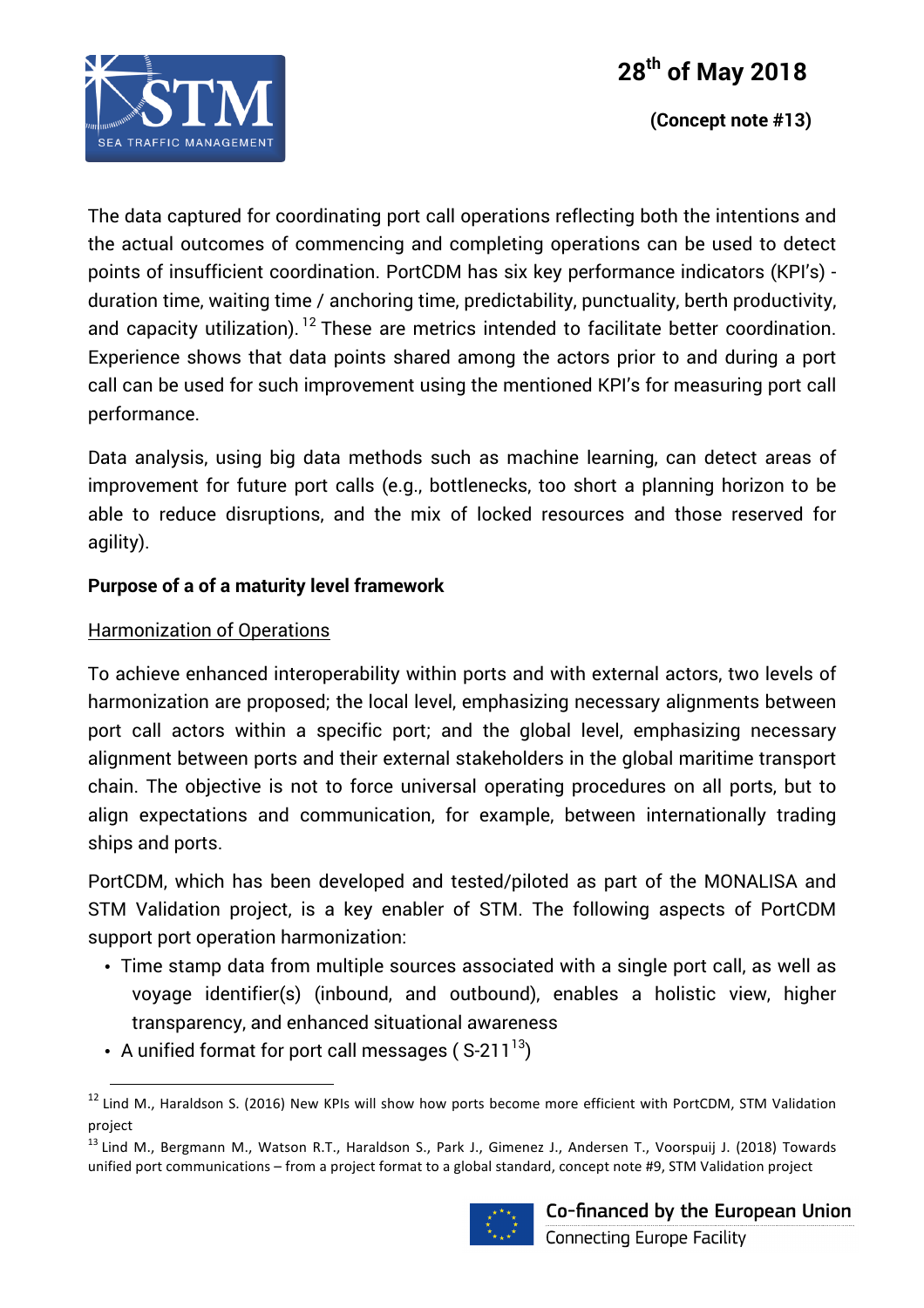![](_page_7_Picture_1.jpeg)

- A set of globally defined KPI's
- A system of indicators and warnings enabling port call actors to coordinate actions and manage disruptions (including conflicting data, unreasonable relationships, missing data) $14$
- A governance structure at the global, regional, and local (port) level:
	- Global: Only the minimum necessary definitions to ensure that key objectives are met
	- Regional: Building on a global governance structure and further defining common ground and agreements within a region (e.g. adapting to regional legal conditions)
	- Local: Implementation as needed locally, compliant with the Global and Regional settings.

These important elements are included in the PortCDM maturity assessment framework.

### **PortCDM Maturity Levels**

<u> 1989 - Johann Stein, fransk politik (d. 1989)</u>

Building on the experiences from introducing PortCDM in the STM ports, seven levels of PortCDM maturity have been defined, In order to characterize the maturity of a port's CDM implementation. These levels take into account different models of port governance, individual port call actors, and systems/service/tool providers. Dependent upon a port's characteristics, implementations might differ. For example, there is a great difference in operations and scale for a port managing 40,000 port calls per year or three per week. The PortCDM maturity levels have specific requirements related to the achievement of each level.

During the implementation of PortCDM, each Port has to define its specific conditions and how PortCDM will be accordingly implemented. A local PortCDM compliancy definition will define which port call actors are classified as "core actors", given the local conditions. It will detail the local PortCDM implementation in order to enable certification of PortCDM in accordance with the general compliancy levels and the local PortCDM compliancy definition. The main reason for engaging different actors in a PortCDM

 $14$  Lind M., Rygh T., Bergmann M., Watson R.T., Haraldson S., Andersen T. (2018) Balancing just-in-time operations  $$ coordinating value creation, Concept note #6, STM Validation project

![](_page_7_Picture_14.jpeg)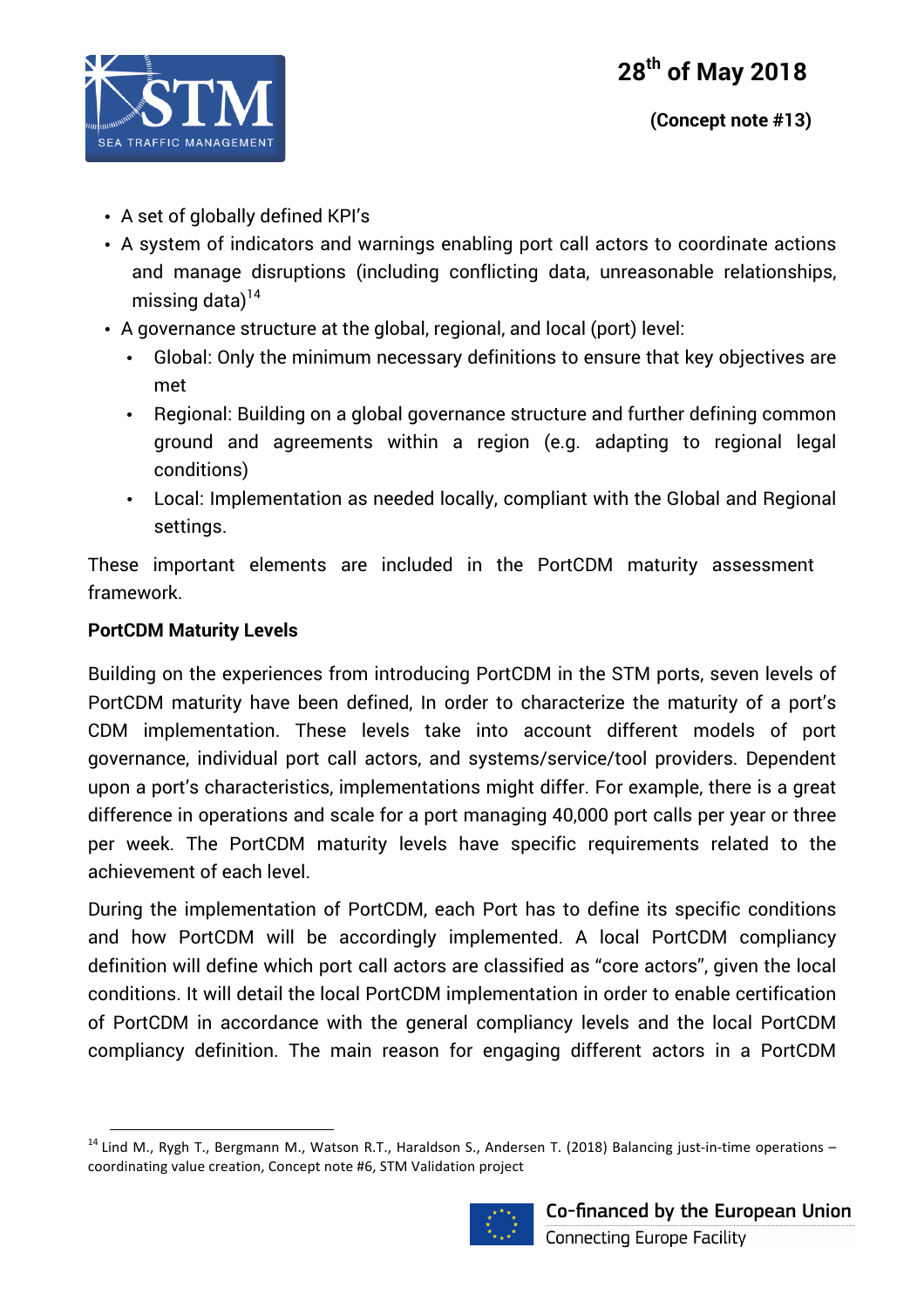![](_page_8_Picture_1.jpeg)

<u> 1989 - Johann Stein, fransk politik (d. 1989)</u>

implementation is to ensure that core real-time information, from main sources, is shared between actors to enable increased coordination ability within the port.

It is assumed that each level includes all the lower levels; in other words, level 7 will also include all the other levels from 1 to 6. Level 1 and level 2 points at establishing capabilities for information sharing, while level 3 to 6 points at that designated actors really use the PortCDM capabilities established on level 1 and 2 in their operations, while the 7<sup>th</sup> level of maturity, uses experiences from level 3 to 6 for improvement in future port call operations.

*On level 1*, the port call standard message format (PCMF), according to S-211, is established as a capability for submission and consumption of time stamps for port call coordination is established using standardized interfaces. On this level capabilities for exchanging data with external actors, such as ships, shipping lines, and fleet operation centre, that are essential for the port's coordination of the port call must be established, since the initiative to initiate port planning in most cases come from there.

On *level 2*, a data-sharing platform has been established within the port for exchanging PCMF compliant timestamps. Port call actors who agree on sharing and consuming timestamps use this platform.

On *level 3*, core port call actors<sup>15</sup> share timestamp data according to PCMF and tools for situational awareness. These data are used to ensure that all actors involved share the same view regarding ongoing and future port calls.

On *level 4*, all actors<sup>16</sup> within the port are using the data-sharing platform for sharing and consuming all states according to the locally adopted principle of access management.<sup>17</sup> Data are shared through machine-2-machine (M2M) or EDI connectivity. Such connectivity builds upon the use of the port call message format (S-211).

PortCDM promotes the adoption of the access management principle of 'need to know'. This means that some operations, e.g. cargo operations might not be available to all, while time stamps of initiation and conclusions of the operations are shared among everyone. In this way, events within e.g. cargo operations are just shared between the actors directly involved.

![](_page_8_Picture_12.jpeg)

 $15$  Core port call actors are the ones that are essential to bring a ship to/from the berth place, such as VTS, port control, pilot operators, tug operators, linesmen, ship agents, and terminal operators

 $16$  This would complement with more actors that are engaged in the port call process, such as different service providers (waste, bunkering, sludge, slop, water etc.) as well as to actors in more detail related to the purpose of call (e.g. security, surveyors, customs, tour operators etc.) engaged when ships are at anchor and/or berth.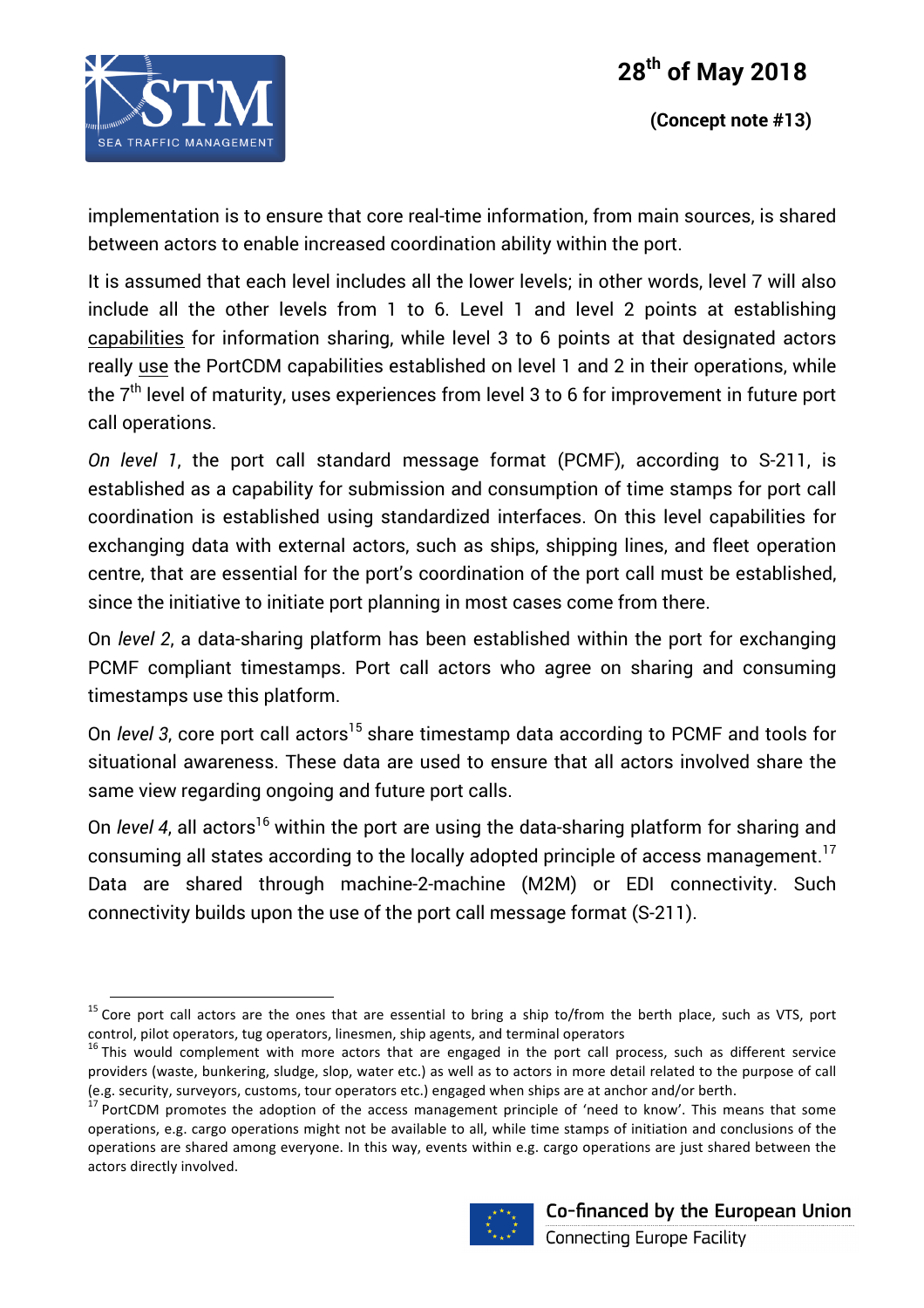![](_page_9_Picture_1.jpeg)

<u> 1989 - Johann Stein, fransk politik (d. 1989)</u>

On *level 518*, communications with actors outside the port (e.g., ship-to-port or port-toport) are channelled through the platform for real-time communication with all port call actors. PCMF compliant standards are used throughout.

On *level 6*, port call operations are coordinated in order to enable collaborative decisionmaking. All stakeholders represented in a port have agreed to use PortCDM for optimal planning of port calls as well as for taking initiatives if and when required to change existing plans in order to raise (more) overall port operational performance. This is based upon a holistic view of the port call as opposed to individual decision-making based upon the situation of each actor.

On *level 7*, the port is using the PortCDM KPIs and locally defined KPIs to measure and continually improve port call operations through innovations.

Compliance of port actors in meeting levels of PortCDM maturity

In order for a port to be classified as having a particular level in the maturity framework, the different actors must accept the standards and comply with the procedures and requirements.

It is important to realize that each maturity level is based on the operational capabilities that others would expect of a port and its reliability for keeping operations "just-in-time". However, the different maturity levels for PortCDM should not be confused with the capabilities or professionalism at a given port, nor with the port capability of exchanging standardized STM messages (such as e.g. PCMF and RTZ) as components in ship and port synchronization of the port call, as mentioned before: the route exchange format can be used for exchanging targeted and recommended arrival times extracted from the route of the ship.

Maturity levels simply identify a port's level of implementation of PortCDM. In this way, a particular maturity level may be seen as an implementation phase of PortCDM; being the current end state in implementing PortCDM given the local circumstances. Achieving a higher level may come later in the implementation programme.

 $18$  Level 5 or part of level 5 may be introduced before or at the same time as level 4, if some of the actors start communicating with outside actors before all actors inside the port operation have achieved this level of maturity. To respond to the needs of port call synchronisation coordinative capabilities have on this level been established at the port meeting the demands of providing reliable recommendations to ships

![](_page_9_Picture_11.jpeg)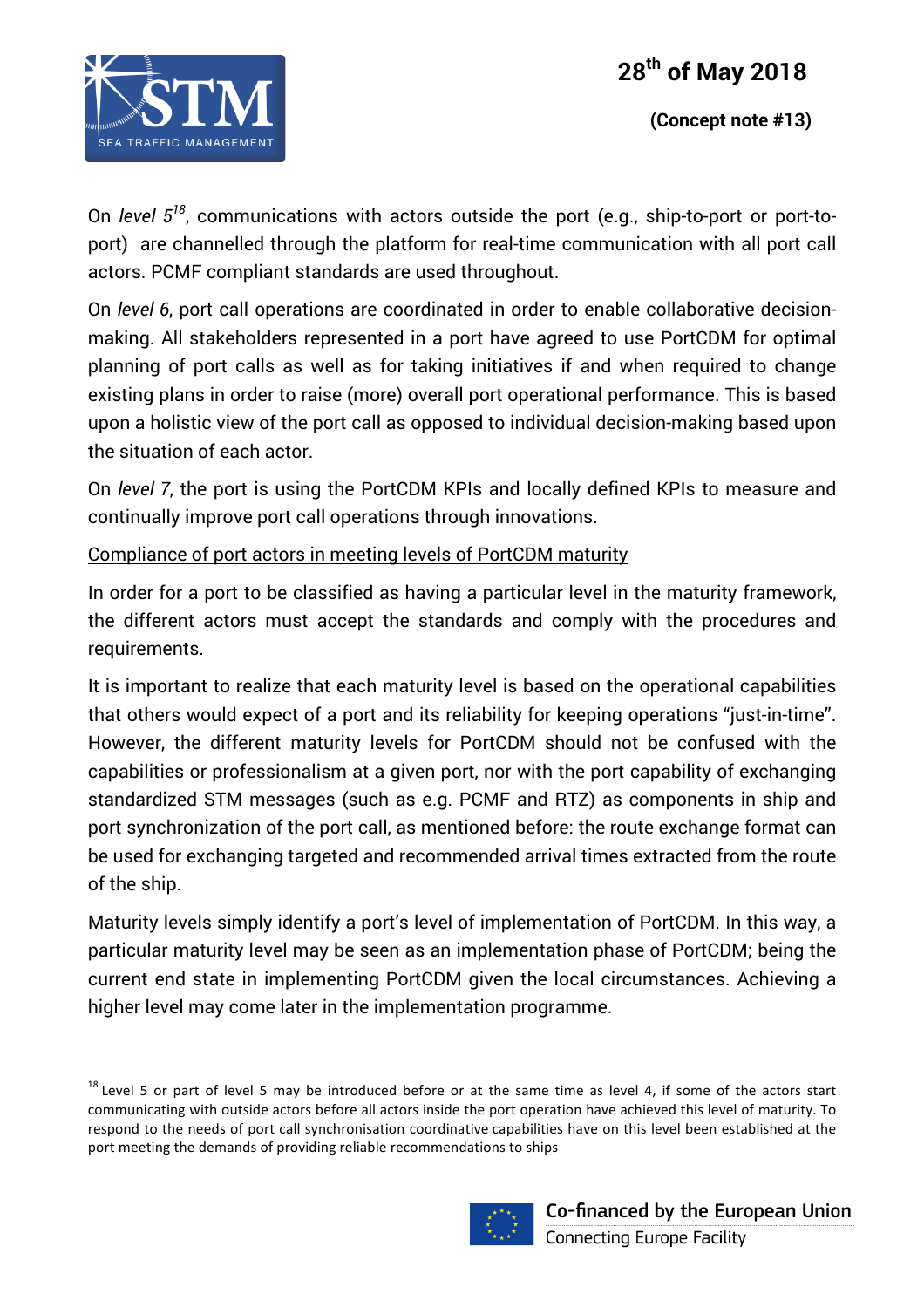![](_page_10_Picture_0.jpeg)

![](_page_10_Picture_1.jpeg)

Determining the maturity level for a particular port should take into account the infrastructure for collaboration and local and global integration in terms of (1) the port as a compound actor, (2) infrastructural and technical capabilities, and (3) capabilities on actor collaboration.

The basic requirement is that the port and its actors can receive and use data, i.e. have established capabilities, based on the port call message format (PCMF) according to the S-211 standard.<sup>19</sup> This foundational capability is the basis for developing the maturity levels of PortCDM. This enables both internal (local) and external (global) port collaboration, thereby expanding planning horizons and enabling each to inform downstream actors about progress and possible disruptions using a standardized format.<sup>20</sup>

#### **Consolidated framework**

The seven layers of maturity may be visualized in the following way in figure 2.

![](_page_10_Figure_7.jpeg)

**Figure 2: Summarizing the maturity levels (from foundational capabilities (level 1 and 2) to the use of instant message sharing (level 3-5) among all port call actors, to CDM and continuous improvement (level 6 and 7))**

#### **Concluding remarks**

Progress on turning the PortCDM concept into reality is proceeding apace.

The PortCDM port call message format for event-based data has recently been agreed upon by IALA to be finalized as the S-211 standard. By design, the S-211 message format will also be fully compatible with the functional definitions for nautical port information,

Making (PortCDM): An enabler for port call optimization empowered by international harmonization, Concept note #1, STM Validation project

![](_page_10_Picture_14.jpeg)

<sup>&</sup>lt;u> 1989 - Johann Stein, fransk politik (d. 1989)</u>  $19$  Within the STM Validation project, a translator, using the voyage information service (VIS) was demonstrated to facilitate the translation between the port call message format (S-211) and the route exchange format (RTZ)<br><sup>20</sup> Lind M., Bergmann M., Haraldson S., Watson R.T., Park J., Gimenez J., Andersen T. (2018) Port Collaborative